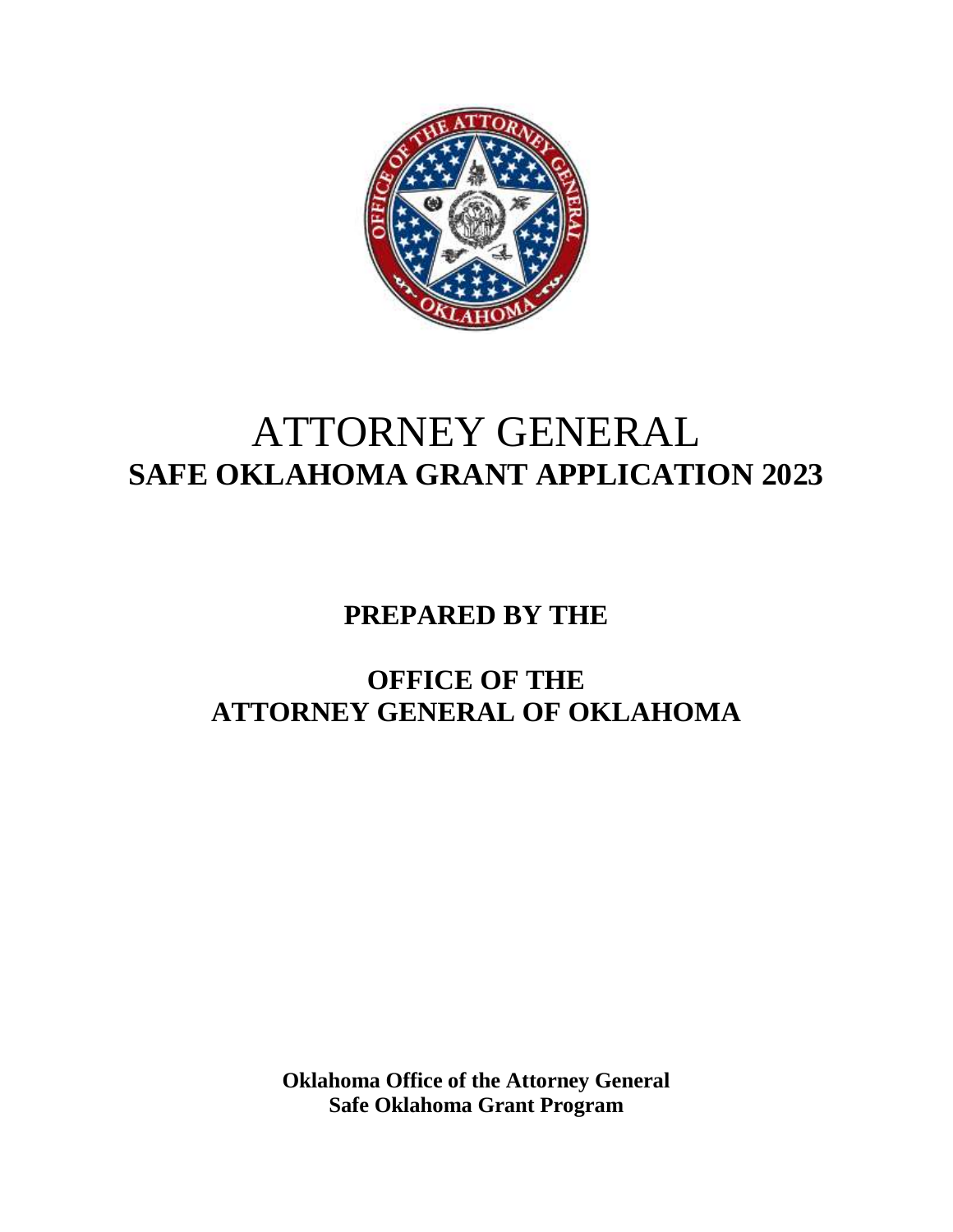In 2012, the Oklahoma Legislature passed HB 3052 creating a grant program within the Attorney General's office, now known as the Safe Oklahoma Grant Program. The Attorney General is authorized pursuant to 74 O.S. § 20k to "award one or more such competitive grants" to eligible applicants. Specifically, monies will be directed toward strategies that assist in reducing and preventing violent crime.

## **I. AVAILABLE FUNDS**

Appropriations made available through legislation provide a funding stream that, according to law, will be made fully available at the end of each fiscal year. Funds made available through the Safe Oklahoma Grant Program shall be used to supplement, and not supplant, other federal, state, and local funds expended to carry out activities relating to daily law enforcement duties. Grant funds are to be used to enhance the budget of the law enforcement agency, not replace any appropriated funds from the local authority.

### **II. PURPOSE AREA**

To be eligible for a Safe Oklahoma Grant, local law enforcement agencies shall submit proposals to the Office of the Attorney General that focus on decreasing violent crime within their jurisdiction through one of the following priority strategies found at 74 O.S. § 20k(B)(1)-(5), as listed below:

1. Focusing on intervention and enforcement through the use of increased staffing resources with overtime funds to target violent crime with evidence-driven approaches. Policing initiatives may include directed patrols, "hot spot" policing, intelligence-led policing, or youth and gang violence interventions [funds cannot be used for new hires or regular salary and benefits];

2. Increasing technological capacity to support intervention and enforcement with the purchase of technology for crime prevention and criminal justice problem solving. Technology shall include, but not be limited to, crime-mapping software, Global Positioning Systems (GPS) technology and smart phone tools;

3. Enhancing analytical capacity through the development or expansion of analytical capabilities that focus on crime mapping, analysis of crime trends and developing data-driven strategies that focus on violent crime reduction;

4. Engaging with community partners in order to develop partnerships and projects that focus on preventing violent crime in the community. Community partners may include, but are not limited to, public and private service providers, the courts, and probation and parole services. Projects shall include, but are not limited to, programs that focus on drug enforcement efforts, youth violent crime, gang violence, and offender recidivism; and

5. Increasing direct services to crime victims through local law enforcement efforts which shall include, but not be limited to, addressing gaps in crime victims' services by enhancing accessibility to services, increasing awareness of victimization and partnering with local community providers to improve supports and services to victims of crime.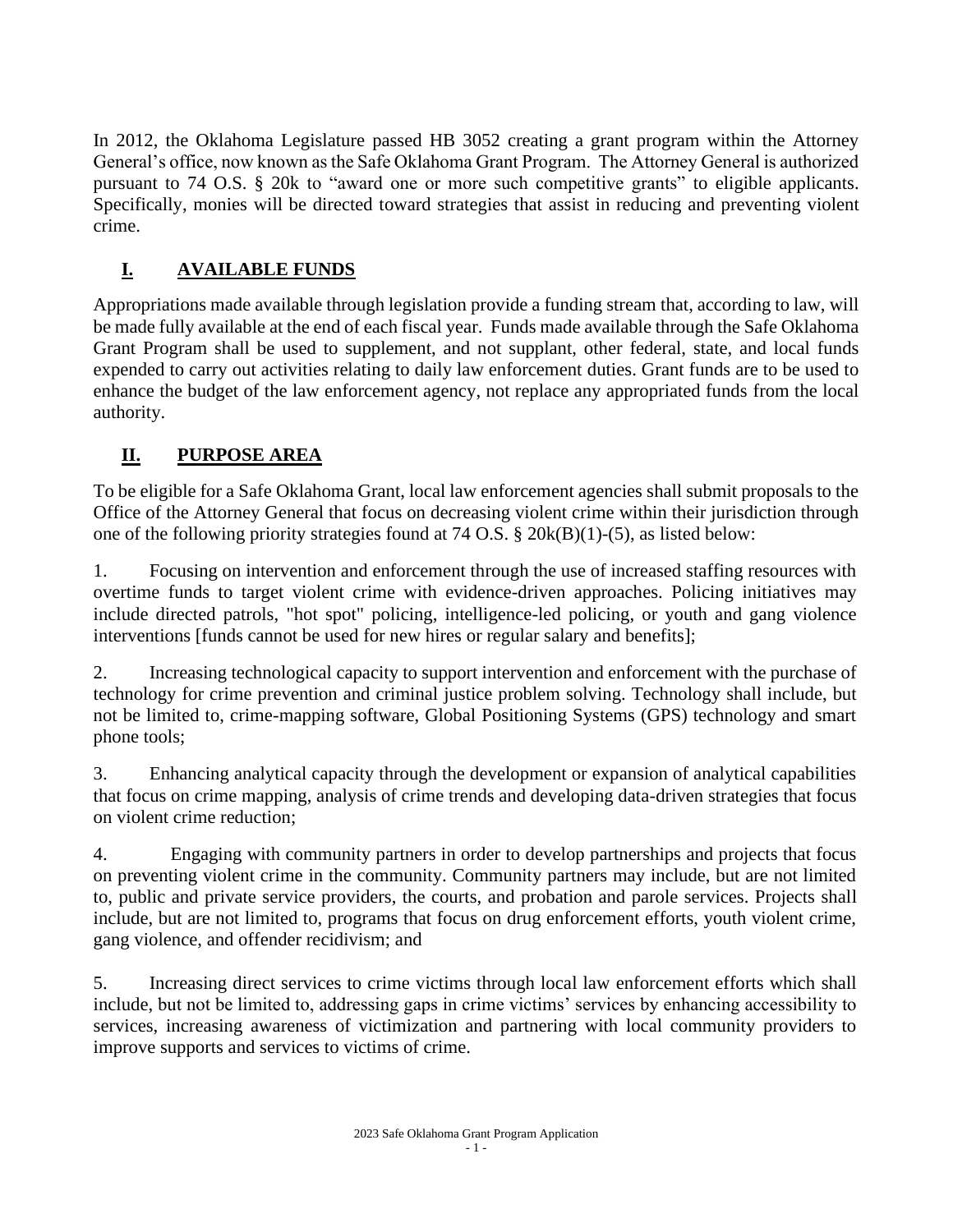## **III. ELIGIBLE APPLICANTS**

Awards will be made to local law enforcement agencies across Oklahoma, including police and sheriffs' departments. Cities or counties must be the legal applicant and recipient of funds on behalf of police and sheriff departments. It will be necessary to have an authorized official sign the grant application.

## **IV. REQUIREMENTS FOR ALL APPLICANTS**

All applicants must submit a completed grant application, signed by the authorized official (i.e. the person who is authorized to enter into contracts on behalf of the city or county). Applicants MUST include in their application the violent crime rate<sup>1</sup> for the previous five years  $(2017-2021)$ . When applying for the grant, law enforcement agencies must consider evidence-based techniques that will produce tangible results in their jurisdiction.

## **V. GRANT PERIOD**

Funds for projects receiving approval will be dispersed upon the Attorney General's Office receipt of an invoice from the agency receiving the funds. The term of the grant period is for one year, beginning on the date the awarded agency received the funding. Continued funding is not guaranteed.

### **VI. PRIMARY FUNDING CRITERIA**

The Office of Attorney General will consider the following factors when awarding funds through the Safe Oklahoma Grant Program:

- Overall quality of the grant application
- Demonstration of need (violent crime reduction is top priority)
- High historical violent crime rates

## **VII. APPLICATION PROCESS / DEADLINE**

Applicants should describe the problem and indicate how the Safe Oklahoma Grant Program funds will be used to address the reduction of violent crime (attach additional sheets if necessary). Each item requested must be prioritized on the Purpose Area Prioritization Schedule. Equipment and/or technology requests must include a detailed description including the brand name and cost estimate for each item. Personnel requests must be specific and detail exactly how the monies will be spent. **The completed application must be EMAILED no later than Wednesday, July 20, 2022.** Late or incomplete applications will be returned to the project director, and only those applications that are received by the deadline will be considered.

**EMAIL completed applications to: Sarah.Gass@oag.ok.gov**

## **VIII. GRANT REVIEW / AWARD PROCESS**

Funds will be awarded based on a city or county's plans for evidence-based practices and deployment tactics, neighborhood targeting, community partnerships, etc. Factors such as violent crime rate, usage

<sup>1</sup> Consistent with the OSBI's Uniform Crime Report's Annual Report using the categories of murder, rape, robbery, and aggravated assault.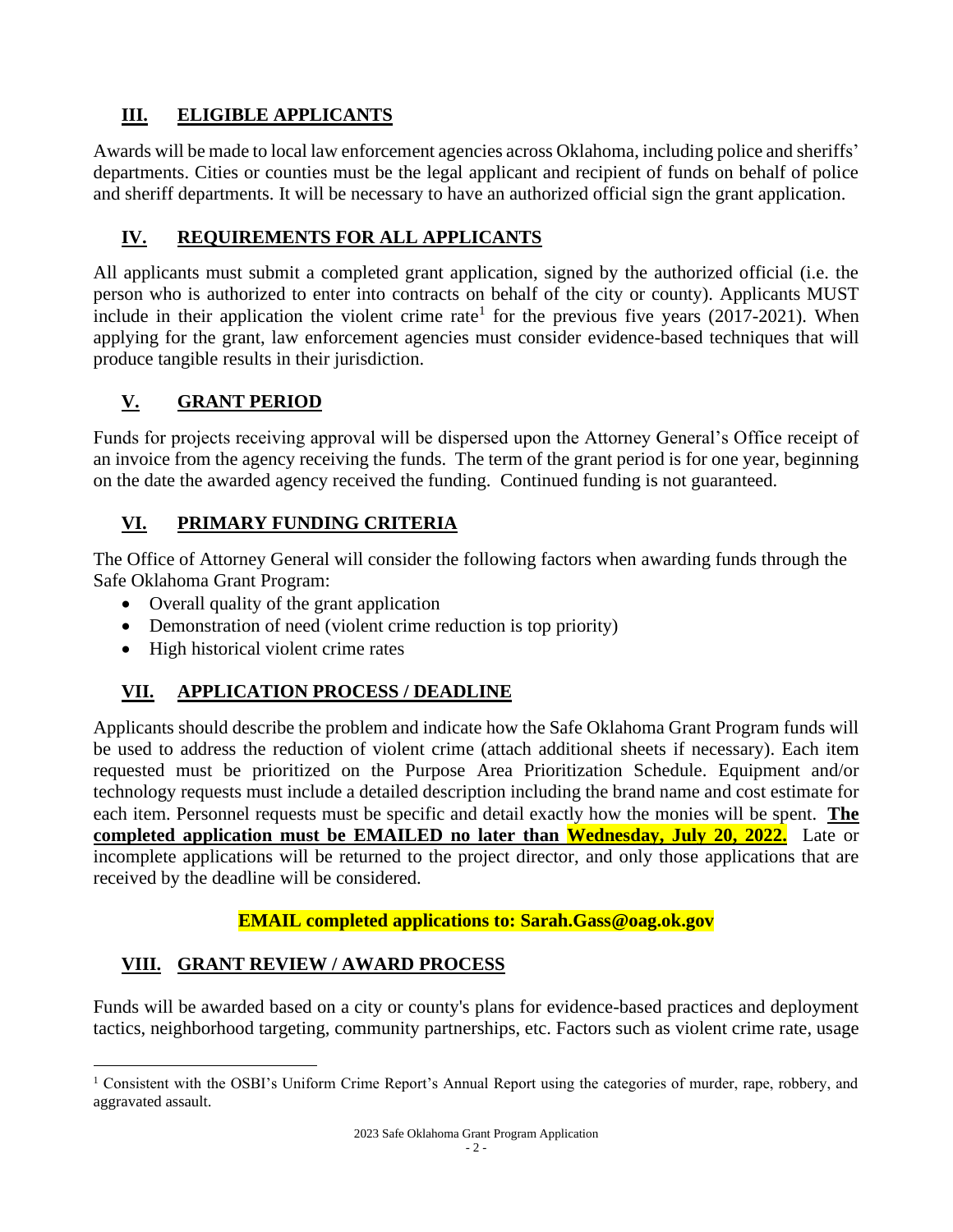of grant funds, demonstration of need, and overall quality of the application will be considered in selecting the grant recipients.

#### **INSTRUCTIONS FOR COMPLETION OF GRANT APPLICATION FACE PAGE**

#### (1) **SUBGRANTEE:**

Enter the name of the local unit of government. Eligible applicants are units of local government such as a city or county.

#### (2) **AUTHORIZED OFFICIAL**:

Enter the name, title, address, and phone number of the official (city auditor or county auditor) who will receive the state funds, and who will have overall responsibility for the operation and financial administration of the project.

#### (3) **IMPLEMENTING AGENCY**:

Enter the name of the agency that will have direct responsibility for the grant.

#### (4) **PROJECT DIRECTOR**:

Enter the name, title, agency, address, phone number, and email address of the person who will have direct responsibility for the overall operation of the project. This person will prepare and submit program reports as required by the Office of Attorney General.

#### (5) **FISCAL OFFICER**:

Enter the name, title, agency, address, phone number, and email address of the person who will have direct responsibility for the financial administration of the project. This person will prepare and submit financial reports as required by the Office of Attorney General.

#### (6) **CURRENT FUNDING SOURCE BREAKDOWN**:

Enter the total amount related to agency funding data.

#### (7) **DETAIL REQUESTED FUNDS FROM ATTORNEY GENERAL**

Enter the amount of state funds and total requested for the project and additional details where and how the funds will be spent. Please prioritize requests with "1" having the highest priority.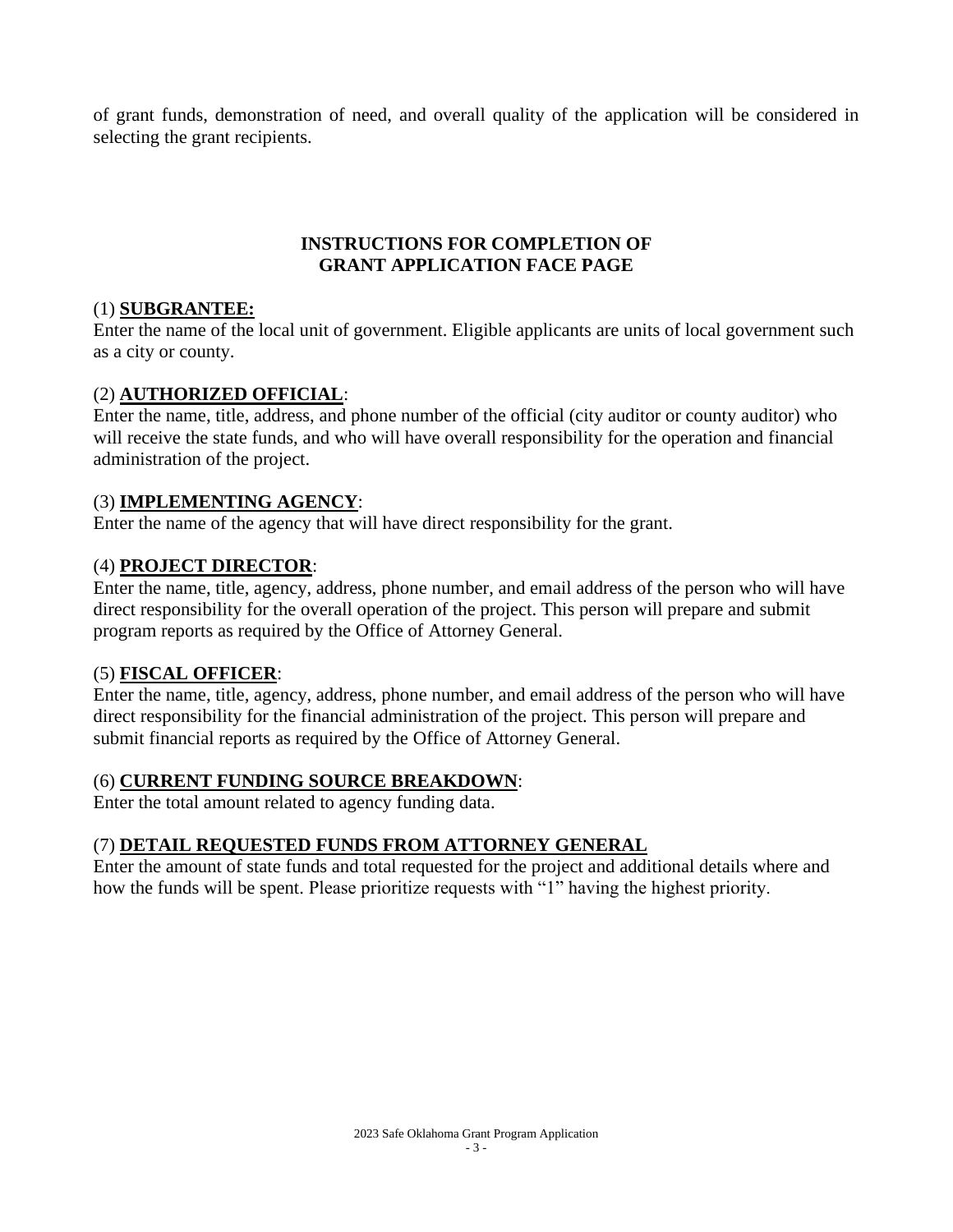

#### **APPLICATION 2023 SAFE OKLAHOMA GRANT PROGRAM OFFICE OF THE ATTORNEY GENERAL**

| Name of Subgrantee (City, County)<br>(1)  | <b>Phone</b>                                   | Fax |
|-------------------------------------------|------------------------------------------------|-----|
| <b>Name of Authorized Official</b><br>(2) | <b>Title</b>                                   |     |
| <b>Mailing Address</b>                    | <b>City</b><br><b>Zip Code</b><br><b>State</b> |     |

| <b>Name of Implementing Agency</b><br>(3) | <b>Phone</b>                                   | Fax                   |
|-------------------------------------------|------------------------------------------------|-----------------------|
| (4)<br><b>Name of Project Director</b>    | <b>Title</b>                                   | <b>E-Mail Address</b> |
| <b>Mailing Address</b>                    | <b>City</b><br><b>Zip Code</b><br><b>State</b> |                       |

| <b>Name of Fiscal Officer</b><br>(5) | <b>Phone</b>                                   | Fax                   |
|--------------------------------------|------------------------------------------------|-----------------------|
| Agency                               | Title                                          | <b>E-Mail Address</b> |
| <b>Mailing Address</b>               | <b>City</b><br><b>Zip Code</b><br><b>State</b> |                       |

| (6) Population of<br><b>Jurisdiction</b>                                      |    |
|-------------------------------------------------------------------------------|----|
| <b>Number of Law Enforcement</b><br><b>Officers Employed by the</b><br>Agency |    |
| Prior Grant Awards in 2017,<br>2018, 2019, and 2020, 2021                     |    |
| <b>Alternate Funding Sources</b>                                              |    |
| <b>City/County Annual Budget</b><br>for Law Enforcement:                      | \$ |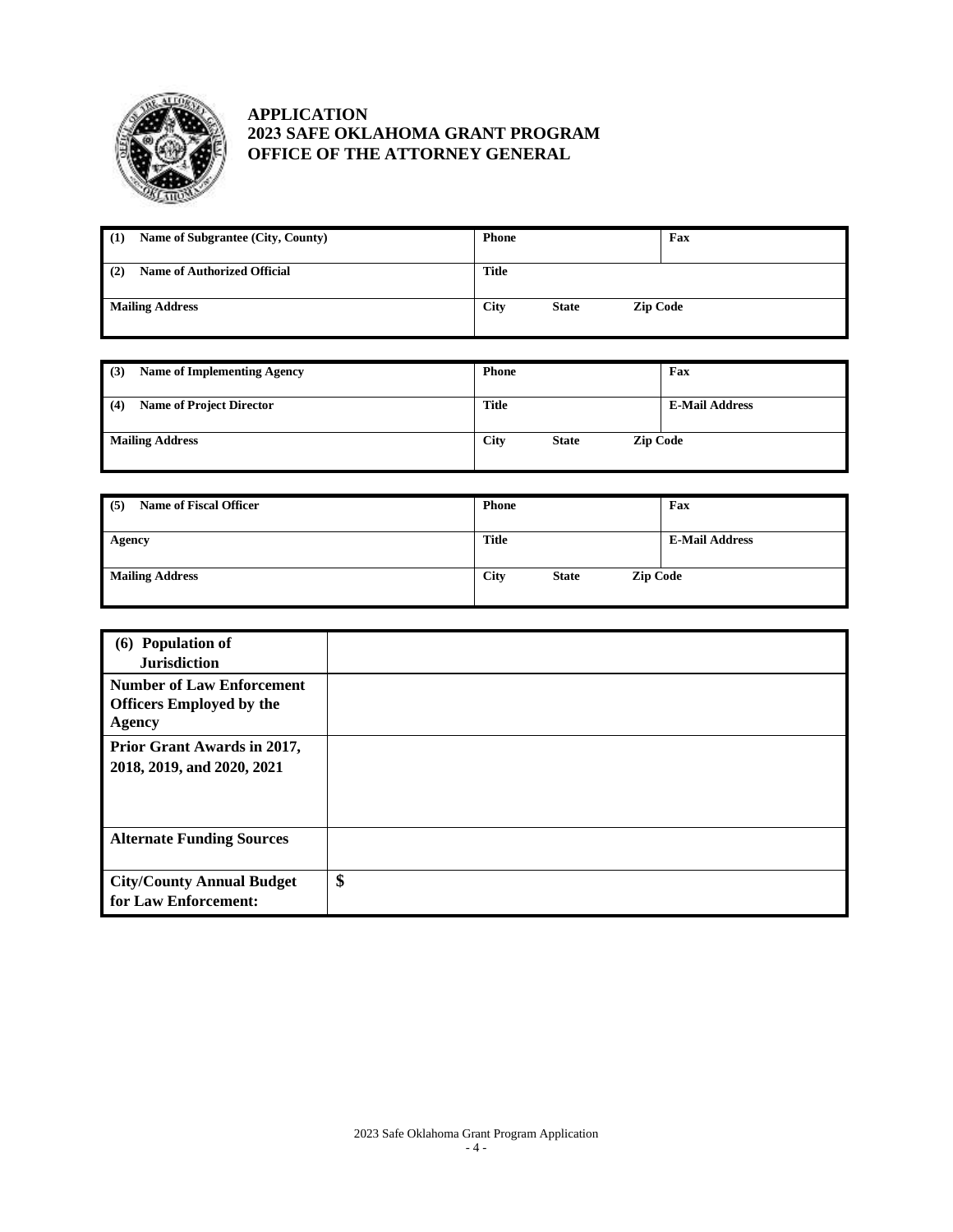| PRIORITY*                                         | <b>PURPOSE</b><br><b>AREA</b> | <b>DESCRIPTION</b>                                                                | <b>ESTIMATED</b><br>$COST**$ |
|---------------------------------------------------|-------------------------------|-----------------------------------------------------------------------------------|------------------------------|
| <b>EXAMPLE</b>                                    | $\mathfrak{Z}$                | Funds will be used for overtime targeted policing in high violent<br>crime areas. | \$75,000.00                  |
| 1                                                 |                               |                                                                                   |                              |
| $\boldsymbol{2}$                                  |                               |                                                                                   |                              |
| 3                                                 |                               |                                                                                   |                              |
|                                                   |                               |                                                                                   |                              |
| 5                                                 |                               |                                                                                   |                              |
| <b>Total</b><br><b>Amount</b><br><b>Requested</b> |                               |                                                                                   |                              |

#### **(7) PURPOSE AREA PRIORITIZATION SCHEDULE**

**\*Prioritize each request**

**\*\*Attach price quote or supporting documentation**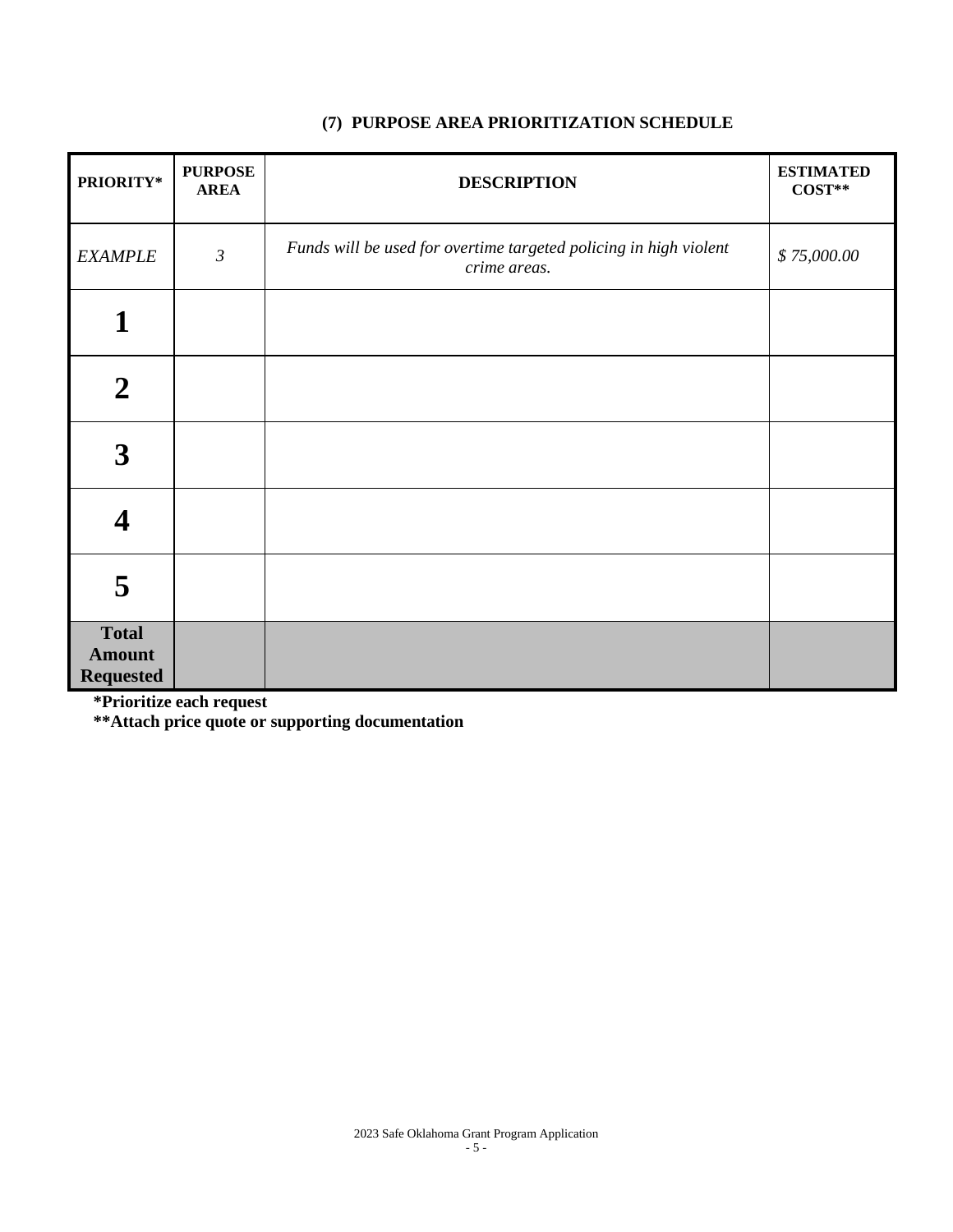#### **From the requests on the previous page, list the portion of your agency's annual budget that is currently allocated on each item.**

(Please attach additional pages, if needed.)

| <b>ITEM</b>    | <b>DESCRIPTION</b>                                      | <b>CURRENT COST</b> |
|----------------|---------------------------------------------------------|---------------------|
| <b>EXAMPLE</b> | Overtime targeted policing in high violent crime areas. | \$35,000.00         |
| 1              |                                                         |                     |
| $\overline{2}$ |                                                         |                     |
| 3              |                                                         |                     |
|                |                                                         |                     |
|                |                                                         |                     |

I certify that the project proposed in this application meets applicable requirements of the Justice Reinvestment Grant Program/Safe Oklahoma Grant, that all information presented is correct. By appropriate language incorporated in each grant, or other document under which funds are to be disbursed, the undersigned shall assure that the applicable conditions shown above apply to all recipients of these state funds.

**Signature of Authorized Official Date**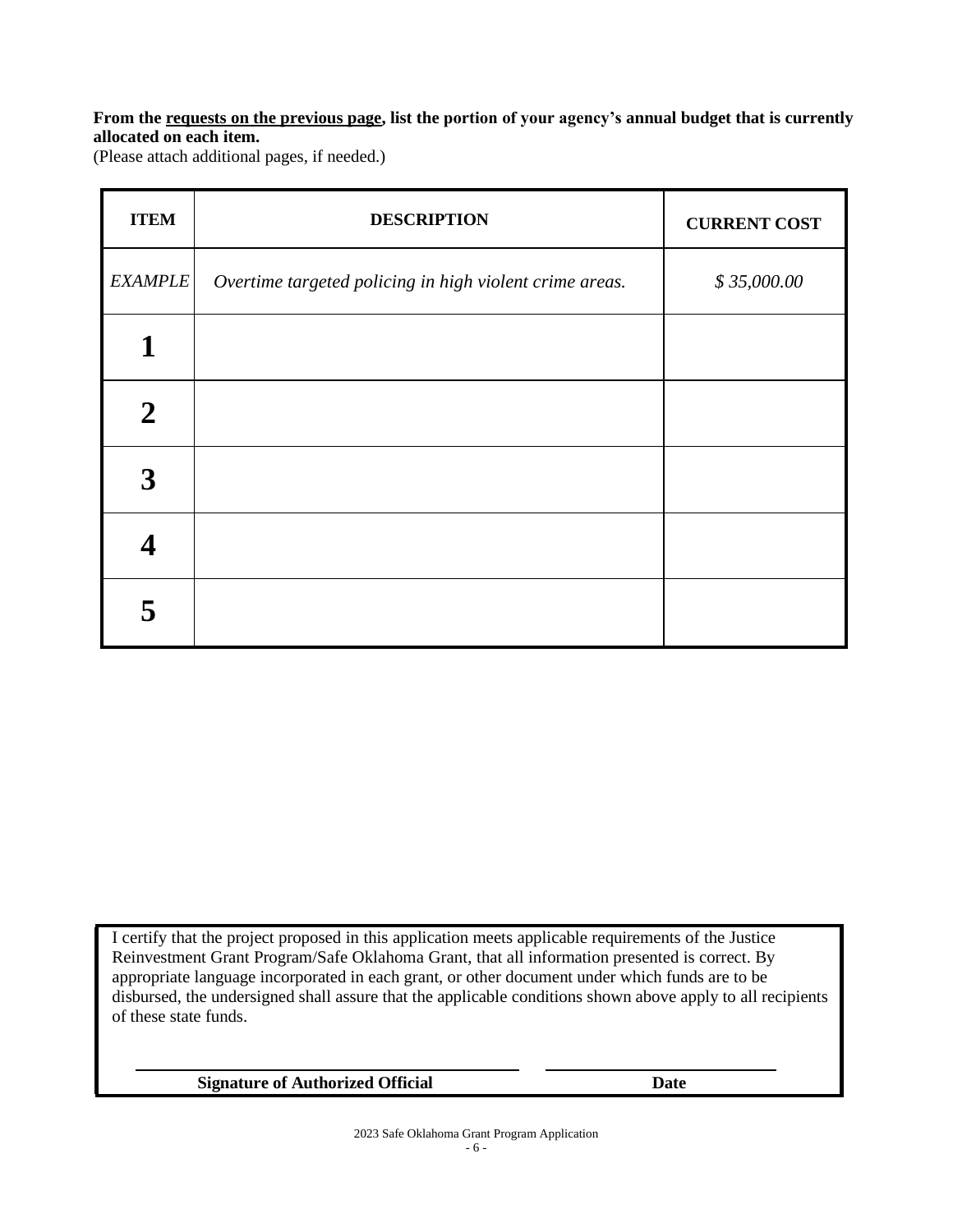#### **PROGRAM NARRATIVE**

*NOTE: The grant application will be reviewed based on the narrative provided in this application. Use additional pages if necessary to describe the need for state funds.*

| 1. Please list the Violent Crime Rate (per 1,000 people) for your jurisdiction from the<br>following years: |  |  |                                                                        |  |  |
|-------------------------------------------------------------------------------------------------------------|--|--|------------------------------------------------------------------------|--|--|
|                                                                                                             |  |  |                                                                        |  |  |
|                                                                                                             |  |  | 2. Explain any fluctuation(s) in the Violent Crime Rates listed above. |  |  |
|                                                                                                             |  |  |                                                                        |  |  |
|                                                                                                             |  |  |                                                                        |  |  |
|                                                                                                             |  |  |                                                                        |  |  |
|                                                                                                             |  |  |                                                                        |  |  |
|                                                                                                             |  |  |                                                                        |  |  |
|                                                                                                             |  |  |                                                                        |  |  |
|                                                                                                             |  |  |                                                                        |  |  |

**3. Specify the number of occurrences recorded by your agency for the crimes listed in the table below.**

| <b>Crime</b>        | 2017 | 2018 | 2019 | 2020 | 2021 |
|---------------------|------|------|------|------|------|
|                     |      |      |      |      |      |
| Murder              |      |      |      |      |      |
|                     |      |      |      |      |      |
| Rape                |      |      |      |      |      |
|                     |      |      |      |      |      |
| Robbery             |      |      |      |      |      |
|                     |      |      |      |      |      |
| Assault (felonious) |      |      |      |      |      |
|                     |      |      |      |      |      |
| Assault (simple)    |      |      |      |      |      |
|                     |      |      |      |      |      |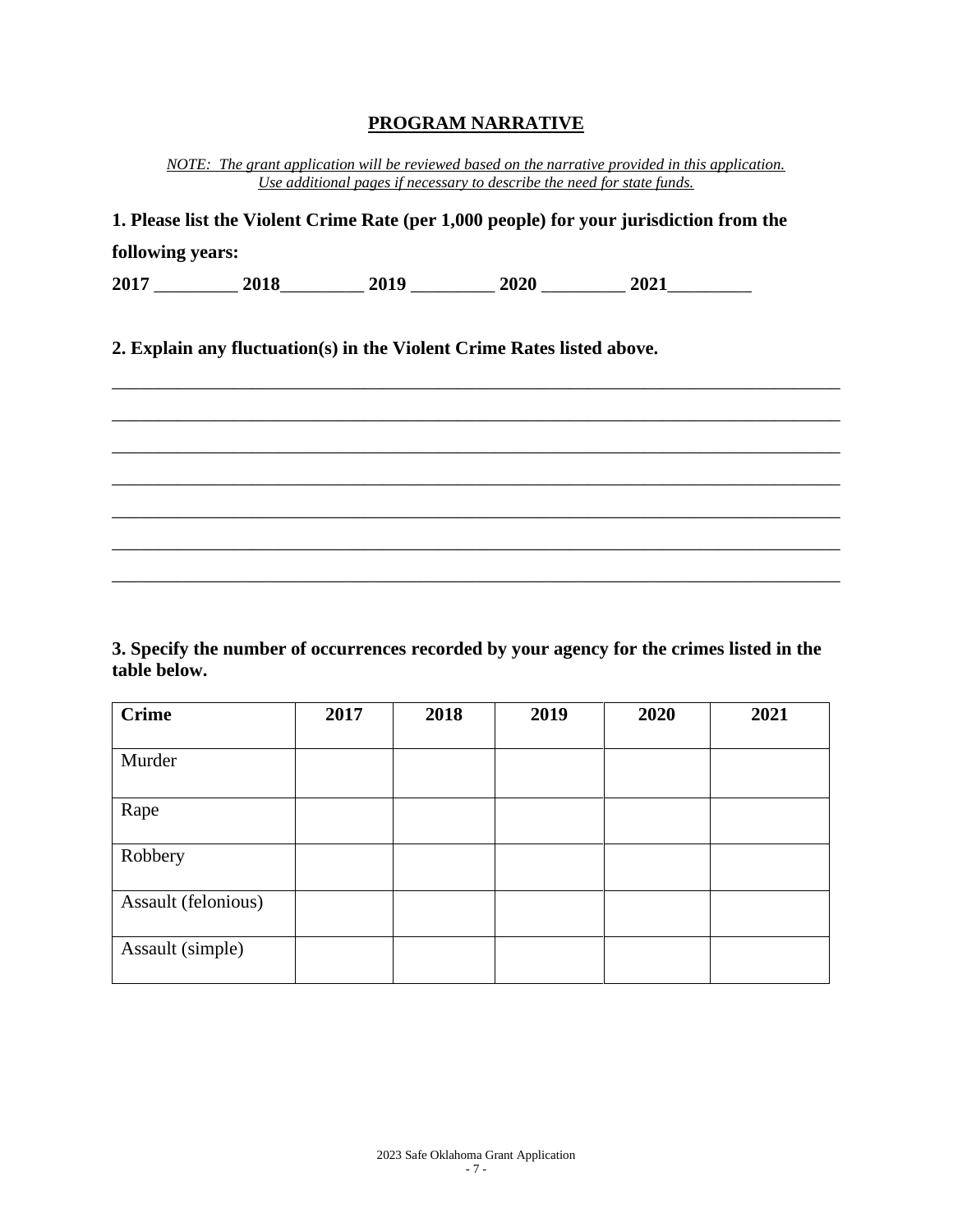4. Explain the demographics, hot spot locations and peak seasons of top crime areas in your community.

**Demographics Hot spot locations Peak seasons**